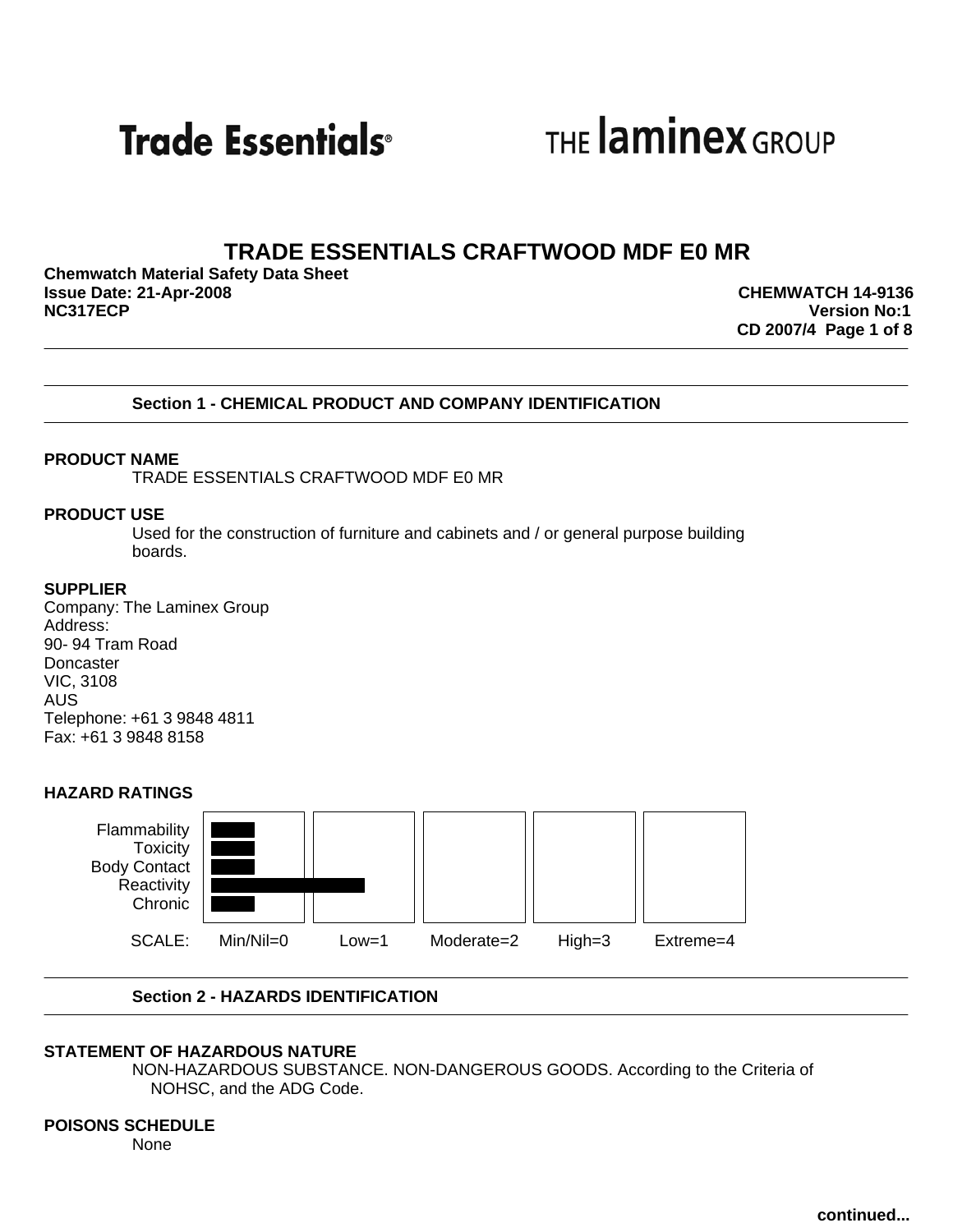**Chemwatch Material Safety Data Sheet NC317ECP Version No:1**

# **RISK**

None under normal operating conditions.

#### **SAFETY**

| <b>Safety Codes</b> | <b>Safety Phrases</b>    |
|---------------------|--------------------------|
| S <sub>22</sub>     | Do not breathe dust.     |
| S <sub>24</sub>     | Avoid contact with skin. |

# **Section 3 - COMPOSITION / INFORMATION ON INGREDIENTS**

| <b>NAME</b>                                          | CAS RN     | %                 |
|------------------------------------------------------|------------|-------------------|
| wood panel containing                                |            |                   |
| wood particles                                       |            | >75               |
| bonded together with                                 |            |                   |
| melamine/ urea/ formaldehyde resin                   | 25036-13-9 | < 23 <sup>0</sup> |
| dust from sawing and forming operations will contain |            |                   |
| soft wood dust >78%                                  |            |                   |
| cured binder $<$ 22%                                 |            |                   |

### **Section 4 - FIRST AID MEASURES**

#### **SWALLOWED**

· Immediately give a glass of water.

· First aid is not generally required. If in doubt, contact a Poisons Information Centre or a doctor.

#### **EYE**

If this product comes in contact with eyes:

- · Wash out immediately with water.
- · If irritation continues, seek medical attention.
- · Removal of contact lenses after an eye injury should only be undertaken by skilled personnel.

Not applicable.

#### **SKIN**

If skin contact occurs:

- · Immediately remove all contaminated clothing, including footwear.
- · Flush skin and hair with running water (and soap if available).
- · Seek medical attention in event of irritation.

#### **INHALED**

- · If fumes or combustion products are inhaled remove from contaminated area.
- · Other measures are usually unnecessary.

# **NOTES TO PHYSICIAN**

Treat symptomatically.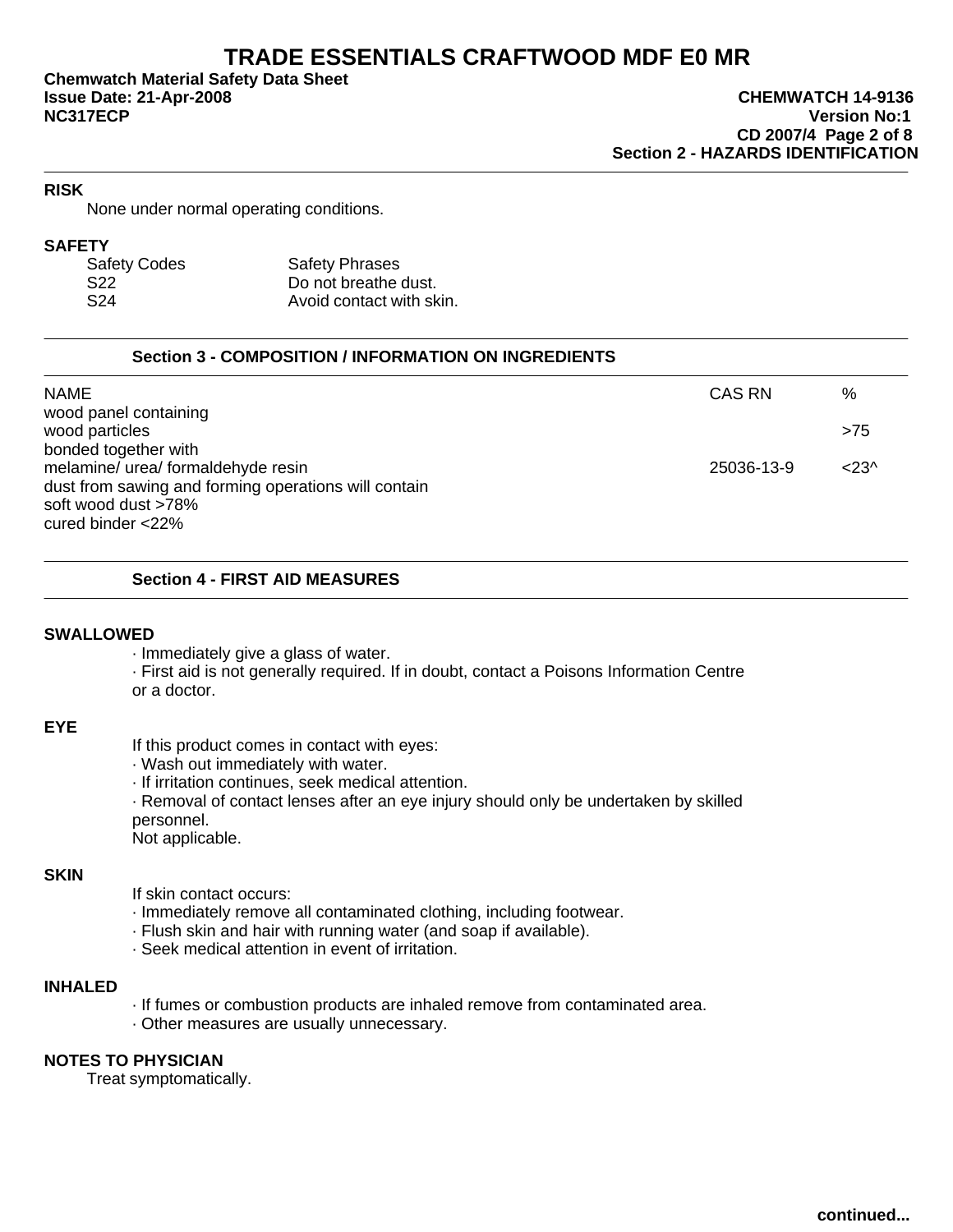**Chemwatch Material Safety Data Sheet Issue Date: 21-Apr-2008 CHEMWATCH 14-9136 NC317ECP Version No:1**

### **Section 5 - FIRE FIGHTING MEASURES**

# **EXTINGUISHING MEDIA**

· Foam.

- · Dry chemical powder.
- · BCF (where regulations permit).
- · Carbon dioxide.
- · Water spray or fog Large fires only.

### **FIRE FIGHTING**

- · Alert Fire Brigade and tell them location and nature of hazard.
- · Wear breathing apparatus plus protective gloves.
- · Prevent, by any means available, spillage from entering drains or water courses.
- · Use water delivered as a fine spray to control fire and cool adjacent area.
- · DO NOT approach containers suspected to be hot.
- · Cool fire exposed containers with water spray from a protected location.
- · If safe to do so, remove containers from path of fire.
- · Equipment should be thoroughly decontaminated after use.

#### **FIRE/EXPLOSION HAZARD**

Combustible. Will burn if ignited.

Combustion products include: carbon monoxide (CO), carbon dioxide (CO2), and minor amounts of, hydrogen cyanide, other pyrolysis products typical of burning organic material.

### **FIRE INCOMPATIBILITY**

Avoid contamination with oxidising agents i.e. nitrates, oxidising acids, chlorine bleaches, pool chlorine etc. as ignition may result.

### **HAZCHEM: None**

#### **Section 6 - ACCIDENTAL RELEASE MEASURES**

# **EMERGENCY PROCEDURES**

#### **MINOR SPILLS**

- · Clean up all spills immediately.
- Secure load if safe to do so.
- Bundle/collect recoverable product.
- Collect remaining material in containers with covers for disposal.

#### **MAJOR SPILLS**

Minor hazard.

- · Clear area of personnel.
- · Alert Fire Brigade and tell them location and nature of hazard.
- · Control personal contact by using protective equipment as required.
- · Prevent spillage from entering drains or water ways.
- · Contain spill with sand, earth or vermiculite.
- · Collect recoverable product into labelled containers for recycling.

· Absorb remaining product with sand, earth or vermiculite and place in appropriate containers for disposal.

· Wash area and prevent runoff into drains or waterways.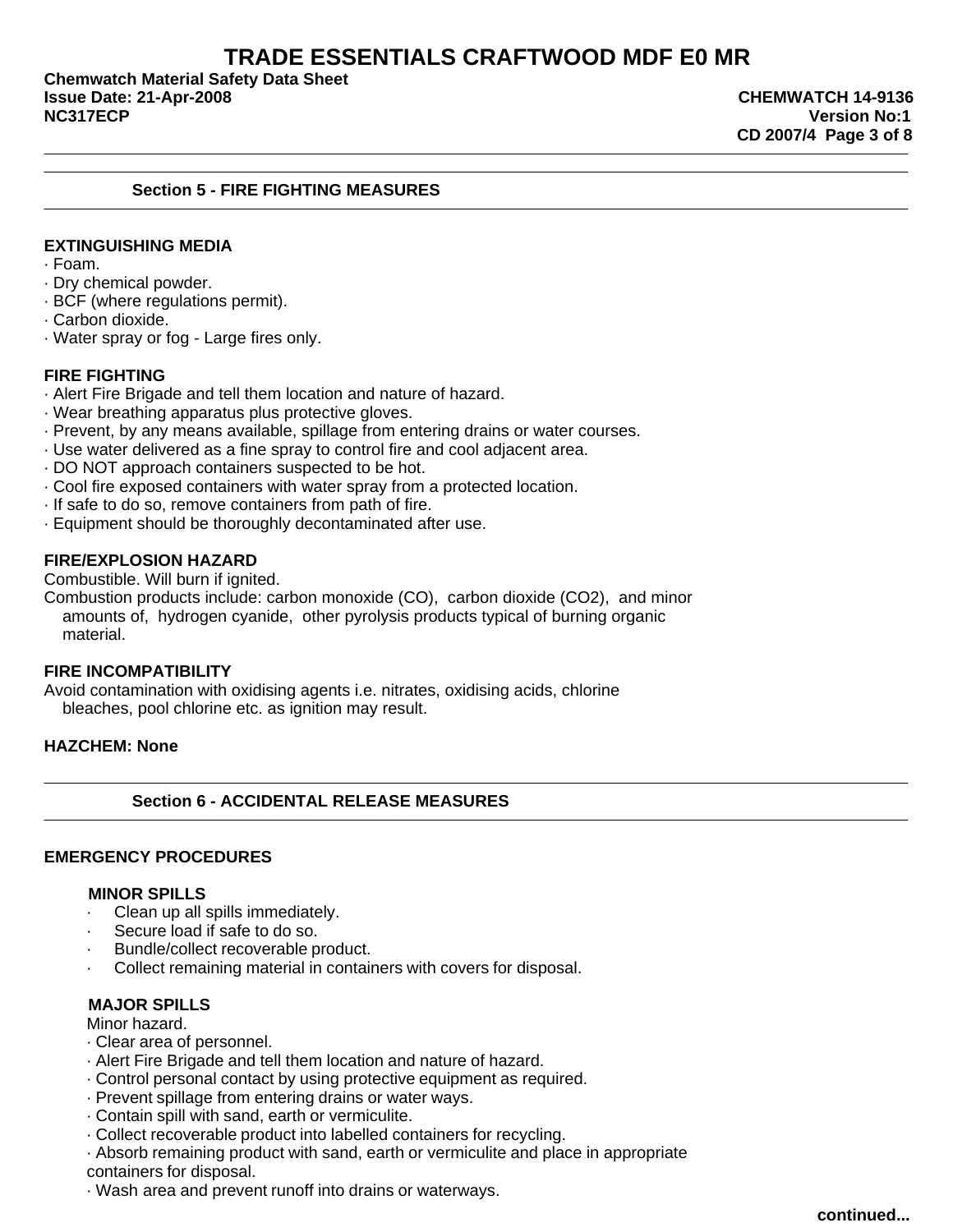**Chemwatch Material Safety Data Sheet**

- · If contamination of drains or waterways occurs, advise emergency services.
- · Minor hazard.
- Clear area of personnel.
- · Alert Fire Brigade and tell them location and nature of hazard.
- Wear physical protective gloves e.g. Leather.
- Contain spill/secure load if safe to do so.
- Bundle/collect recoverable product and label for recycling.
- Collect remaining product and place in appropriate containers for disposal.
- · Clean up/sweep up area.
- Water may be required.

**Personal Protective Equipment advice is contained in Section 8 of the MSDS.**

# **Section 7 - HANDLING AND STORAGE**

#### **PROCEDURE FOR HANDLING**

- · Avoid generating and breathing dust
- · Avoid contact with skin and eyes.
- · Wear nominated personal protective equipment when handling.
- · Use in a well-ventilated area.
- · Use good occupational work practices.
- · Observe manufacturer's storing and handling recommendations.

#### **SUITABLE CONTAINER**

No restriction on the type of containers. Packing as recommended by manufacturer. Check all material is clearly labelled.

# **STORAGE INCOMPATIBILITY**

· Avoid reaction with oxidising agents.

#### **STORAGE REQUIREMENTS**

Store away from incompatible materials.

### **Section 8 - EXPOSURE CONTROLS / PERSONAL PROTECTION**

#### **EXPOSURE CONTROLS**

Source **Material** Material Control of the Material Source of the Material Control of the Material Control of the Material Control of the Material Control of the Material Control of the Material Control of the Material Cont

Australia Exposure Standards melamine/ urea/ formaldehyde resin 10 (Inspirable dust (not otherwise classified))

\_\_\_\_\_\_\_\_\_\_\_\_\_\_\_\_\_\_ \_\_\_\_\_\_\_\_\_\_\_\_\_\_\_\_\_\_ \_\_\_\_\_\_\_

**MATERIAL DATA**

Not available. Refer to individual constituents.

#### **PERSONAL PROTECTION**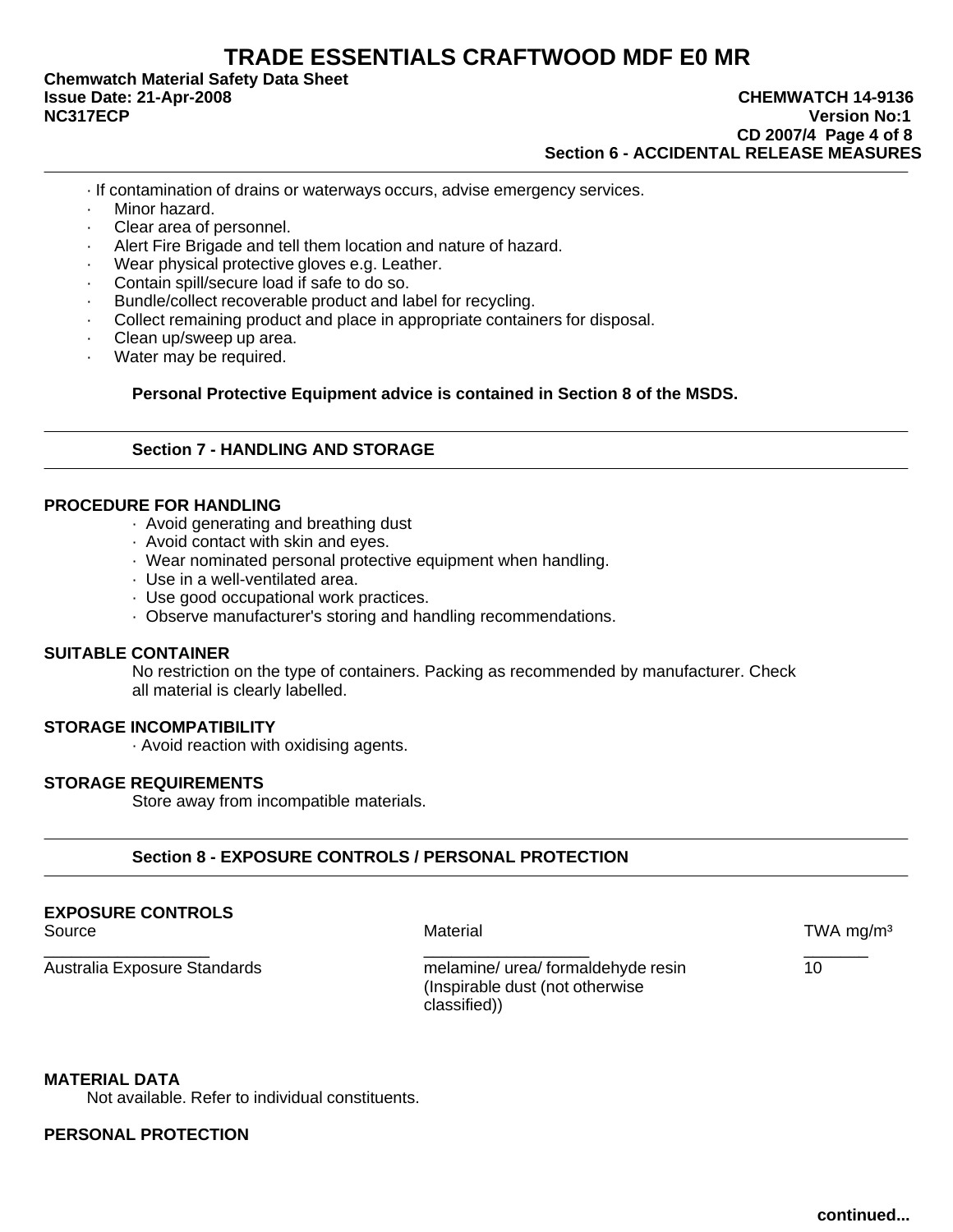**Chemwatch Material Safety Data Sheet**

### **Issue Date: 21-Apr-2008 CHEMWATCH 14-9136 NC317ECP Version No:1 CD 2007/4 Page 5 of 8 Section 8 - EXPOSURE CONTROLS / PERSONAL PROTECTION**

# **EYE**

· Safety glasses with side shields.

· Chemical goggles.

· Contact lenses may pose a special hazard; soft contact lenses may absorb and concentrate irritants. A written policy document, describing the wearing of lens or restrictions on use, should be created for each workplace or task. This should include a review of lens absorption and adsorption for the class of chemicals in use and an account of injury experience. Medical and first-aid personnel should be trained in their removal and suitable equipment should be readily available. In the event of chemical exposure, begin eye irrigation immediately and remove contact lens as soon as practicable. Lens should be removed at the first signs of eye redness or irritation - lens should be removed in a clean environment only after workers have washed hands thoroughly. [CDC NIOSH Current Intelligence Bulletin 59].

# **HANDS/FEET**

Wear chemical protective gloves, eg. PVC.

Wear safety footwear or safety gumboots, eg. Rubber.

· NOTE: The material may produce skin sensitisation in predisposed individuals. Care must be taken, when removing gloves and other protective equipment, to avoid all possible skin contact.

# **OTHER**

- · Overalls.
- · P.V.C. apron.
- · Barrier cream.
- · Skin cleansing cream.
- · Eye wash unit.

Avoid breathing dust when sawing or grinding.

Wood dusts produce dermatitis and an increased risk of upper respiratory disease.

Epidemiological studies in furniture workers show an increased risk of lung, tongue, pharynx and nasal cancer. An excess risk of leukaemia amongst millwrights probably is associated with exposure to various components used in wood preservation.

Impairment of nasal mucociliary function may occur below 5 mg/m3 and may be important in the development of nasal adenocarcinoma amongst furniture workers exposed to hardwoods. Certain exotic hardwoods contain alkaloids which may produce headache, anorexia, nausea, bradycardia and dyspnoea.

The softwood TLV-TWA reflects the apparent low risk for upper respiratory tract involvement amongst workers in the building industry. A separate TLV-TWA, for hard woods, is based on impaired nasal mucociliary function reported to contribute to nasal adenocarcinoma and related hyperplasia found in furniture workers.

When cutting wear approved dust respirator to avoid inhalation of wood dust created during the cutting process.

# **RESPIRATOR**

| <b>Protection Factor</b> | Half- Face Respirator | <b>Full- Face Respirator</b> | Powered Air Respirator |
|--------------------------|-----------------------|------------------------------|------------------------|
| $10 \times ES$           | P1 Air-line*          | $ -$                         | PAPR-P1-               |
| 50 x ES                  | Air-line**            | P2                           | PAPR-P2                |
| $100 \times ES$          |                       | P3                           | -                      |
|                          |                       | Air-line*                    | $\sim$                 |
| $100 + x ES$             |                       | Air-line**                   | PAPR-P3                |

\* - Negative pressure demand \*\* - Continuous flow.

The local concentration of material, quantity and conditions of use determine the type of personal protective equipment required.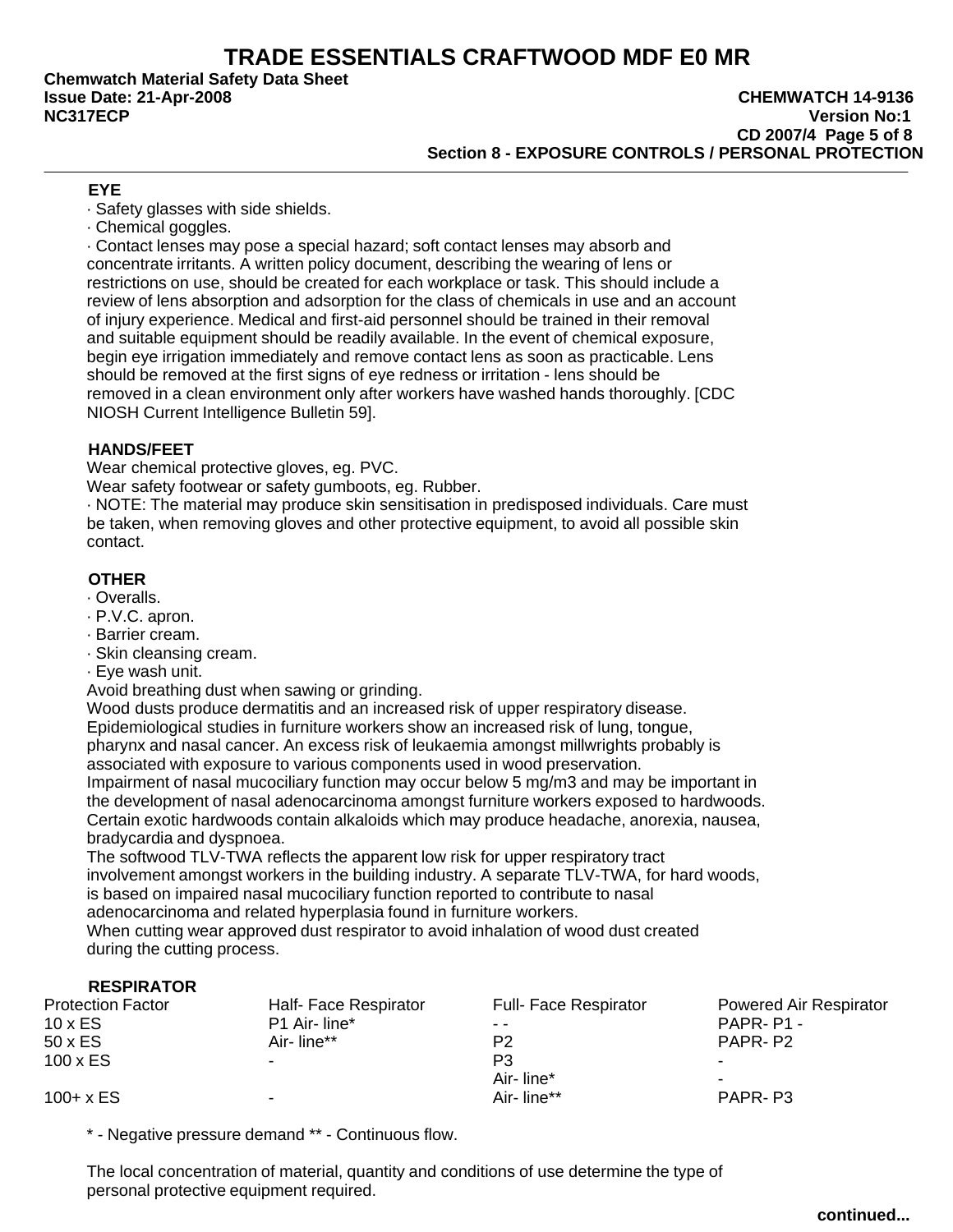**Chemwatch Material Safety Data Sheet**

#### **Issue Date: 21-Apr-2008 CHEMWATCH 14-9136 NC317ECP Version No:1 CD 2007/4 Page 6 of 8 Section 8 - EXPOSURE CONTROLS / PERSONAL PROTECTION**

For further information consult site specific CHEMWATCH data (if available), or your Occupational Health and Safety Advisor.

#### **ENGINEERING CONTROLS**

General exhaust is adequate under normal operating conditions. If risk of overexposure exists, wear SAA approved respirator. Correct fit is essential to obtain adequate protection. Provide adequate ventilation in warehouse or closed storage areas.

# **Section 9 - PHYSICAL AND CHEMICAL PROPERTIES**

# **APPEARANCE**

Manufactured pressed board ranging in thickness from 3mm to 32mm, made from wood fibres bonded together with resin. Newly manufactured board or freshly cut surfaces may have a pine/wood odour.

# **PHYSICAL PROPERTIES**

Solid. Does not mix with water.

Molecular Weight: Not Available **Boiling Range (°C): Not Available** Boiling Range (°C): Not Available Melting Range (°C): Not Available<br>
Solubility in water (q/L): Immiscible<br>
Solubility in water (q/L): Immiscible<br>
Solubility in water (q/L): Immiscible Solubility in water  $(g/L)$ : Immiscible pH (1% solution): Not Applicable Vapour Pressure (kPa): Not Applicable Volatile Component (%vol): Not Available <br>
Relative Vapour Density (air=1): Not **Election Contract Prime Flash Point (°C): Not Available** Relative Vapour Density (air=1): Not Available Lower Explosive Limit (%): Not Available Upper Explosive Limit (%): Not Available Autoignition Temp (°C): Not Available Autoignition Temp (°C): Not Available State: Solid Viscosity: Not Available

Decomposition Temp (°C): Not Available

# **Section 10 - CHEMICAL STABILITY AND REACTIVITY INFORMATION**

# **CONDITIONS CONTRIBUTING TO INSTABILITY**

Product is considered stable and hazardous polymerisation will not occur.

# **Section 11 - TOXICOLOGICAL INFORMATION**

# **POTENTIAL HEALTH EFFECTS**

# **ACUTE HEALTH EFFECTS**

# **SWALLOWED**

The material has NOT been classified by EC Directives or other classification systems as "harmful by ingestion". This is because of the lack of corroborating animal or human evidence. The material may still be damaging to the health of the individual, following ingestion, especially where pre-existing organ (eg. liver, kidney) damage is evident. Present definitions of harmful or toxic substances are generally based on doses producing mortality rather than those producing morbidity (disease, ill-health). Gastrointestinal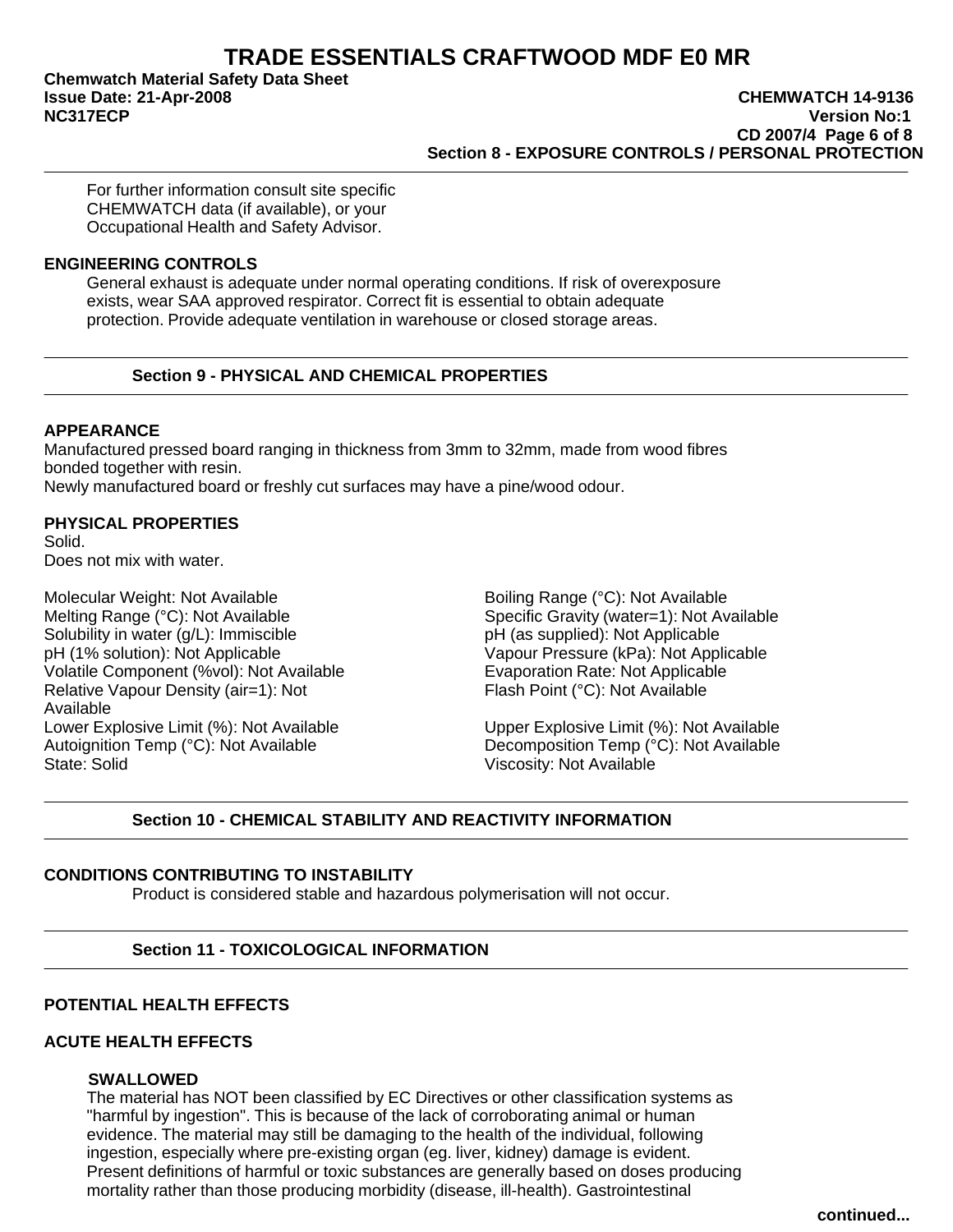**Chemwatch Material Safety Data Sheet**

tract discomfort may produce nausea and vomiting. In an occupational setting however, ingestion of insignificant quantities is not thought to be cause for concern.

# **EYE**

Although the material is not thought to be an irritant (as classified by EC Directives), direct contact with the eye may produce transient discomfort characterised by tearing or conjunctival redness (as with windburn).

# **SKIN**

Skin contact is not thought to have harmful health effects (as classified under EC Directives); the material may still produce health damage following entry through wounds, lesions or abrasions.

# **INHALED**

The material is not thought to produce adverse health effects or irritation of the respiratory tract (as classified by EC Directives using animal models). Nevertheless, good hygiene practice requires that exposure be kept to a minimum and that suitable control measures be used in an occupational setting.

Hazard relates to dust released by sawing, cutting, sanding, trimming or other finishing operations.

New boards or freshly cut surfaces may have a pine/wood/resin odour which will dissipate with ventilation.

When cutting, wood dust will be created which is classified as a Hazardous Substance according to the criteria of NOHSC.

Atmosphere should be checked and if necessary suitable arrangements made to reduce the level of vapours in the breathing zone for persons working in the area.

# **CHRONIC HEALTH EFFECTS**

This manufactured article is considered to have low hazard potential if handling and personal protection recommendations are followed.

# **TOXICITY AND IRRITATION**

Not available. Refer to individual constituents.

# **Section 12 - ECOLOGICAL INFORMATION**

DO NOT discharge into sewer or waterways.

# **Section 13 - DISPOSAL CONSIDERATIONS**

- · Recycle wherever possible or consult manufacturer for recycling options.
- · Consult State Land Waste Authority for disposal.
- · Bury or incinerate residue at an approved site.
- · Recycle containers if possible, or dispose of in an authorised landfill.

# **Section 14 - TRANSPORTATION INFORMATION**

HAZCHEM: None

NOT REGULATED FOR TRANSPORT OF DANGEROUS GOODS:UN, IATA,